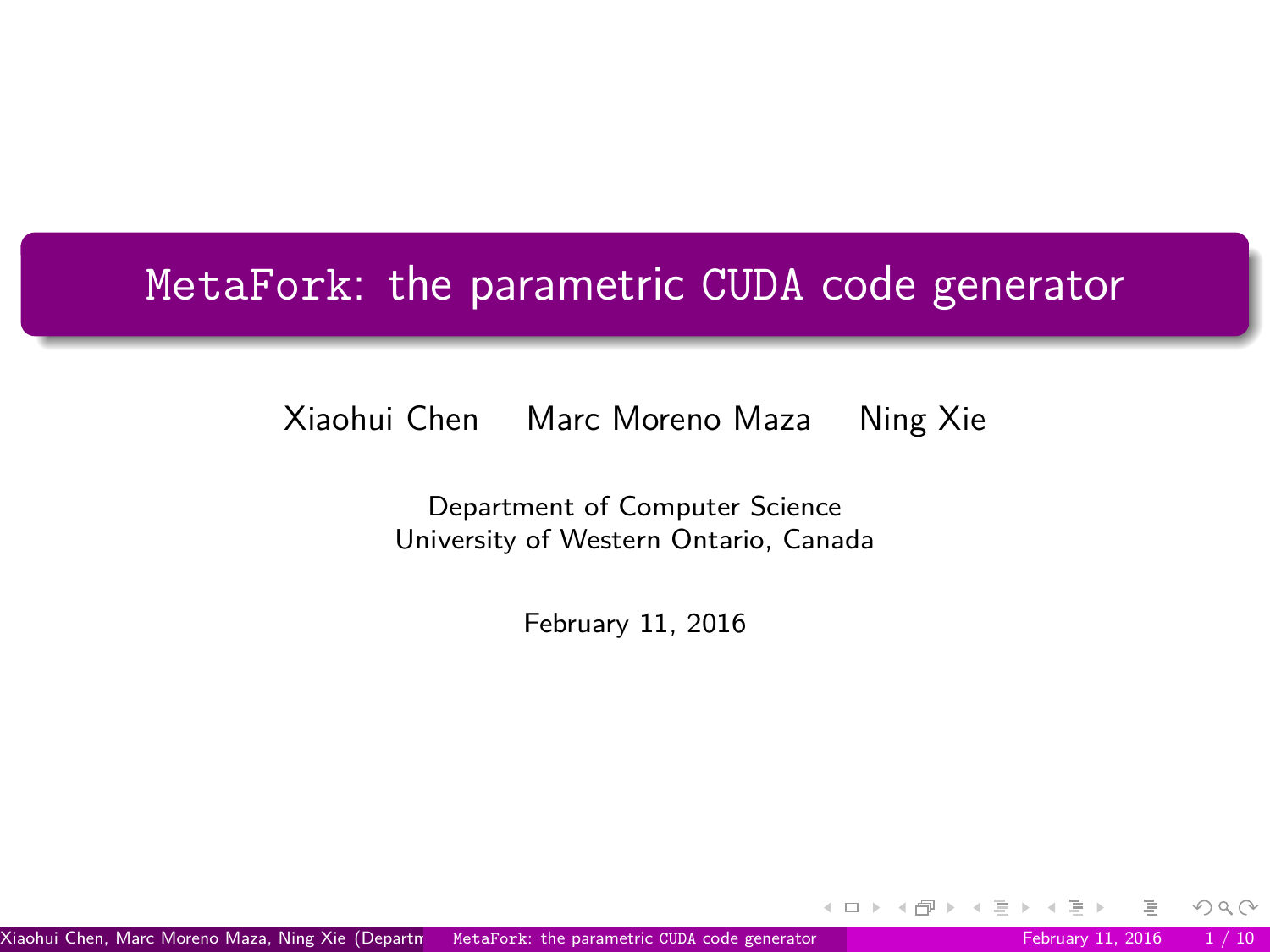- ▸ The MetaFork-to-CUDA code generator allows the generation of kernels depending on one parameter (or several parameters, in certain cases).
- ▸ Typically, these parameters specify thread-block dimension sizes
- $\triangleright$  The input of our code generator is a meta schedule statement (from the MetaFork language) as defined in <http://dl.acm.org/citation.cfm?id=2886456>.
- ▸ This code MetaFork-to-CUDA code generator modifies and extends the PPCG code generator whose original code is available at <https://www.openhub.net/p/ppcg>.
- ▸ To be precise, our MetaFork-to-CUDA code generator is based on the version 0.04 of PPCG.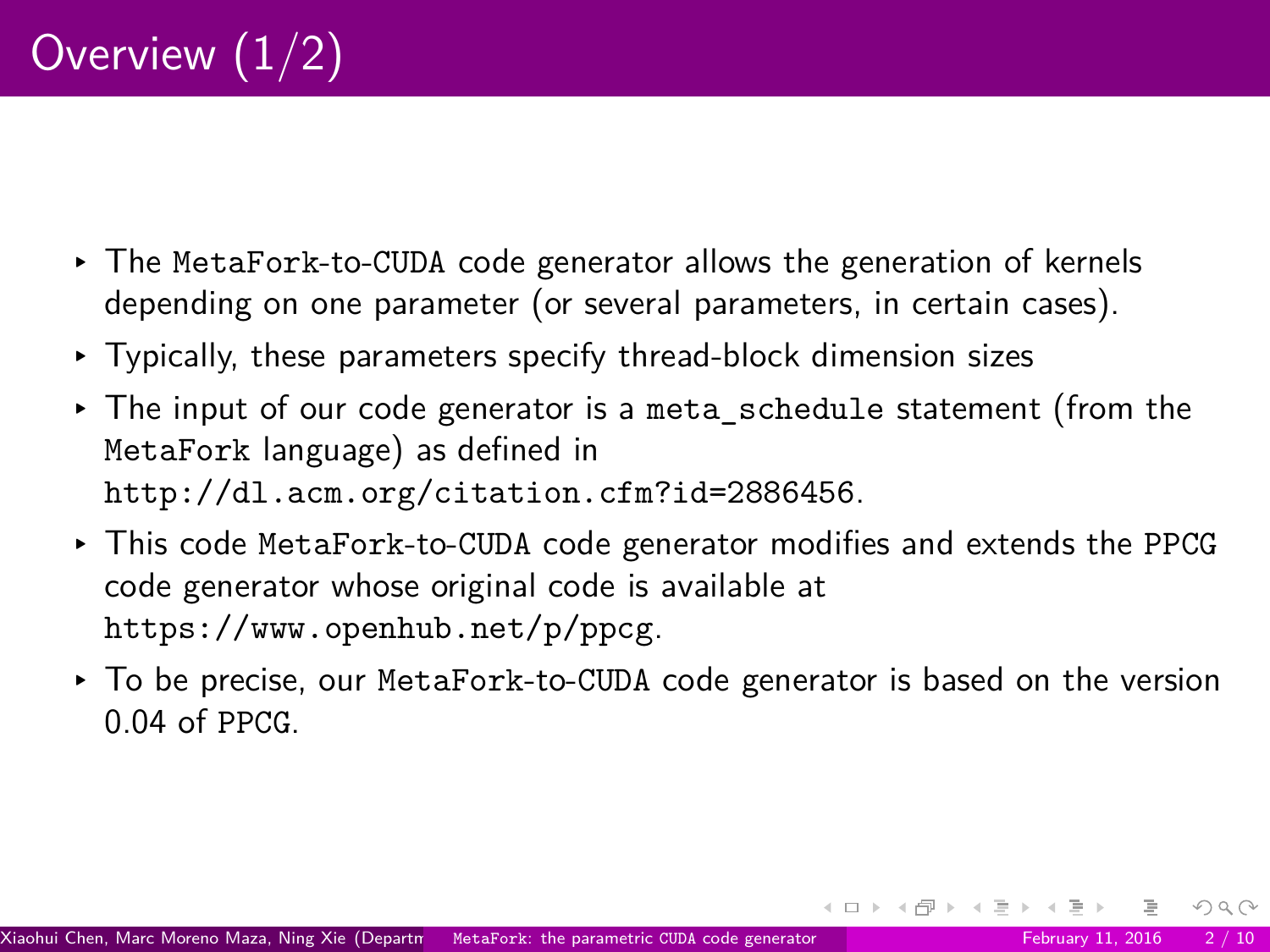- ▸ The code generation follows two algorithms, depending on whether one intends to use shared memory or not in the kernel code.
- $\cdot$  In the sequel, we refer to these algorithms as the *shared memory* and *global* memory modes of the code generator.
- ▸ These two algorithms are available to the user as two different targets of the Makefile for compiling our code generator, see the instructions and examples on the <htttp://www.metafork.org> web site.
- ▸ The remaining slides explain the syntax and constraints of the input meta\_schedule statement.

 $OQ$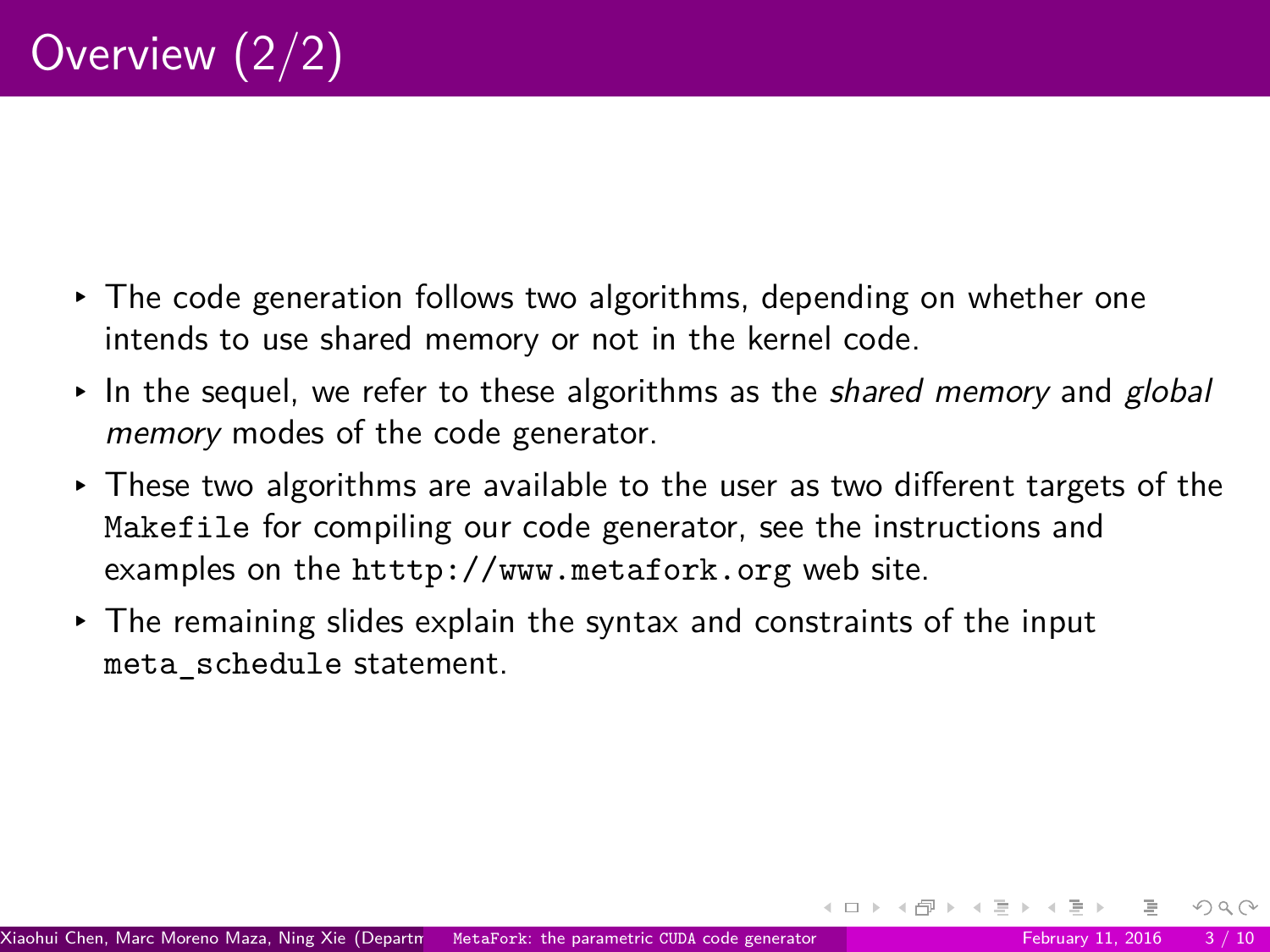#### meta schedule { ... }

- ▸ It indicates its body will be launched to hardware accelerators, i.e. NVIDIA GPUs.
- ▸ It also transfers the data from CPU to GPU before launching kernels, and transfers the data back from GPU to CPU after executing kernels.
- ▸ Note that data transfer between CPU and GPU is automatically detected by this statement.

Supported statements within its body: a sequence of nested for loops

- ▸ Each nested for loops consist of parallel for loops (only 2 or 4) and/or serial for loops, and will be translated into a kernel call.
- $\triangleright$  In the case of parallel for loops, it is identified with the 'meta\_for' keyword (see next slide).

 $OQ$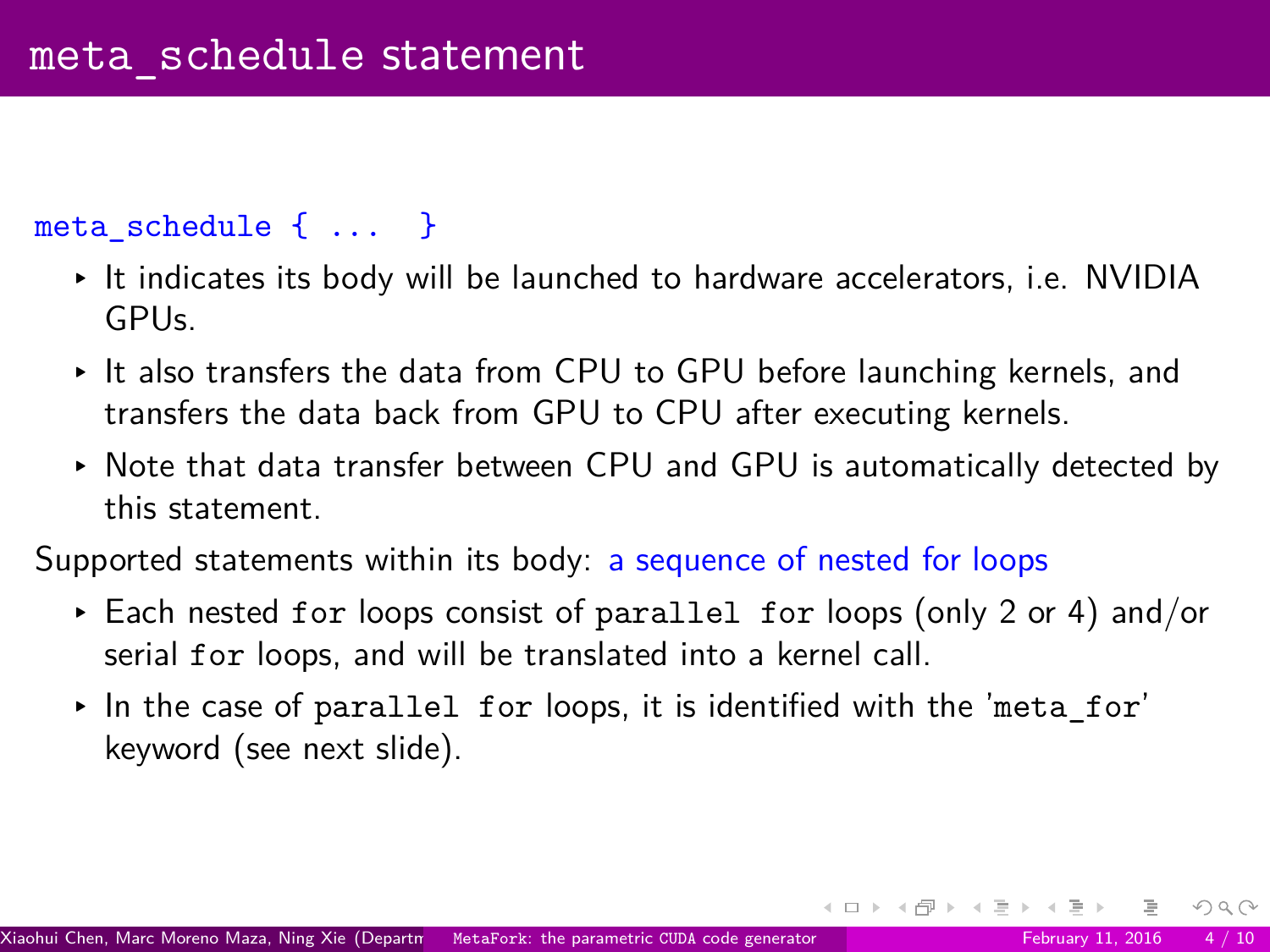## meta for statement

#### meta\_for (initialize; condition; increment) { ... }

- ▸ initialize: 0
- ▸ condition: < (a variable)
- $\rightarrow$  increment:  $++$  or  $+=$  1
- ▸ Example: meta\_for (int i = 0; i < upper\_bound; i++) { ... }

The upper bound in the condition indicates either the number of threads per thread-block or the number of thread-blocks per kernel.

- ▸ Thus, for launching a one-dimension kernel, it requires one outer meta\_for loop specifying the grid size and one inner meta for loop specifying the block size.
- ▸ For a two-dimension kernel, two (immediately) consecutive outer meta\_for loops are used to specify the grid sizes, and two (immediately) consecutive inner meta for loops are used to specify the block sizes. Moreover, the iterators in the first and second outer (resp. inner) meta\_for loops correspond to blockIdx.y and blockIdx.x (resp. threadIdx.y and threadIdx.x), respectively, in the generated kernel code.

 $OQ$ 

イロト イ部 トイミト イミトー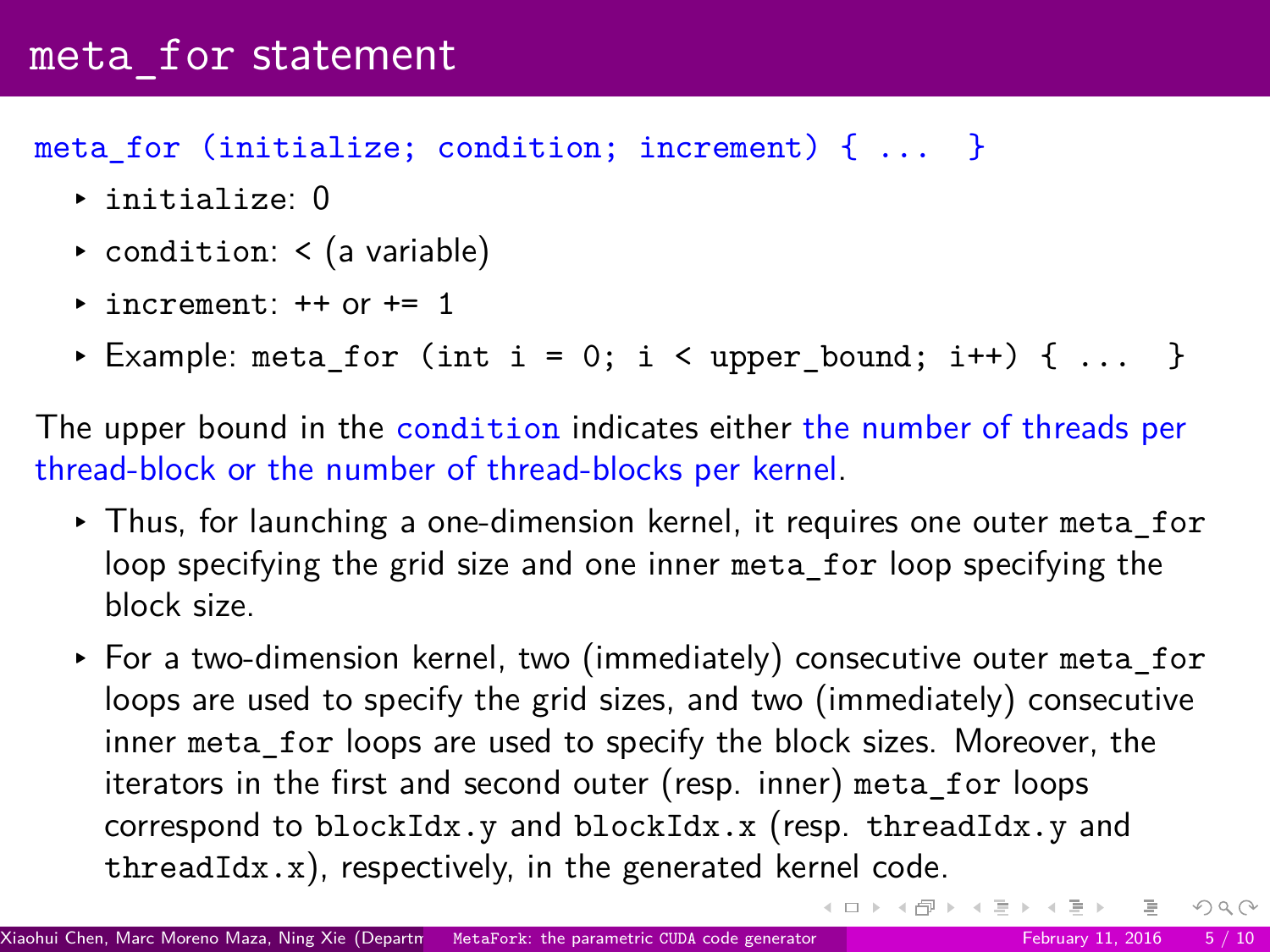```
meta_schedule {
// only for loops are supported here
meta for (int i = 0; i < gridDim.x; i++)
  // only for loops are supported here
  meta for (int j = 0; j < blockDim.x; j++) {
      ... // nested for-loop body
  }
// only for loops are supported here
meta_for (int u = 0; u < gridDim.y; u^{++})
  meta for (int i = 0; i < gridDim.x; i^{++})
    // only for loops are supported here
```

```
meta for (int v = 0; v < blockDim.v: v++)
meta_for (int j = 0; j < blockDim.x; j++) {
    ... // nested for-loop body
```

```
Xiaohui Chen, Marc Moreno Maza, Ning Xie (Department MetaFork: the parametric CUDA code generator February Science University of Western Ontario, Canada) MetaFork: the parametric CUDA code generator February 11, 2016 6 / 1
```
}

}

 $OQ$ 

イロト イ押 トイヨ トイヨト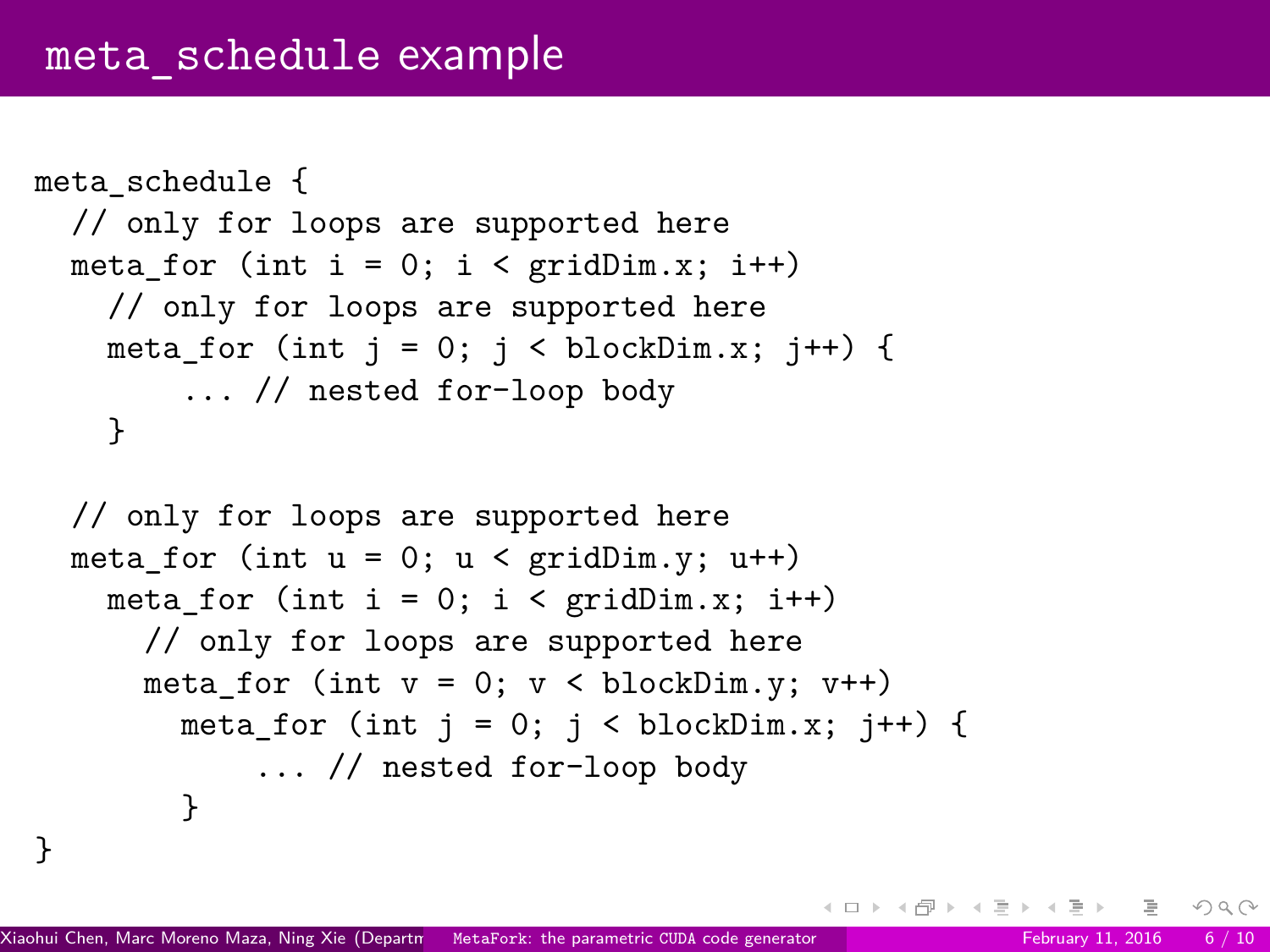## Constraints on serial for loops

- for (initialize; condition; increment) { ... }
	- ▸ condition: the upper or lower bound is a linear expression.
	- ▸ increment: it is increased or decreased by a constant

## Constraints in the global memory mode

array[expression] or array[expression][expression]

- ▸ expression: one can only use linear expressions as the indices of 1D or 2D arrays.
- ▸ However, one can hide non-linear expressions by using a separate statement. For instance, int  $p = i * B + j * s + k$ ;  $array[p] = ...$ Note that non-linear expressions cannot be analyzed by PPCG, such that whether  $array[p]$  is reused or coalesced accessed is unknown to PPCG.

 $OQ$ 

 $4$  ロ }  $4$   $\overline{m}$  }  $4$   $\overline{m}$  }  $4$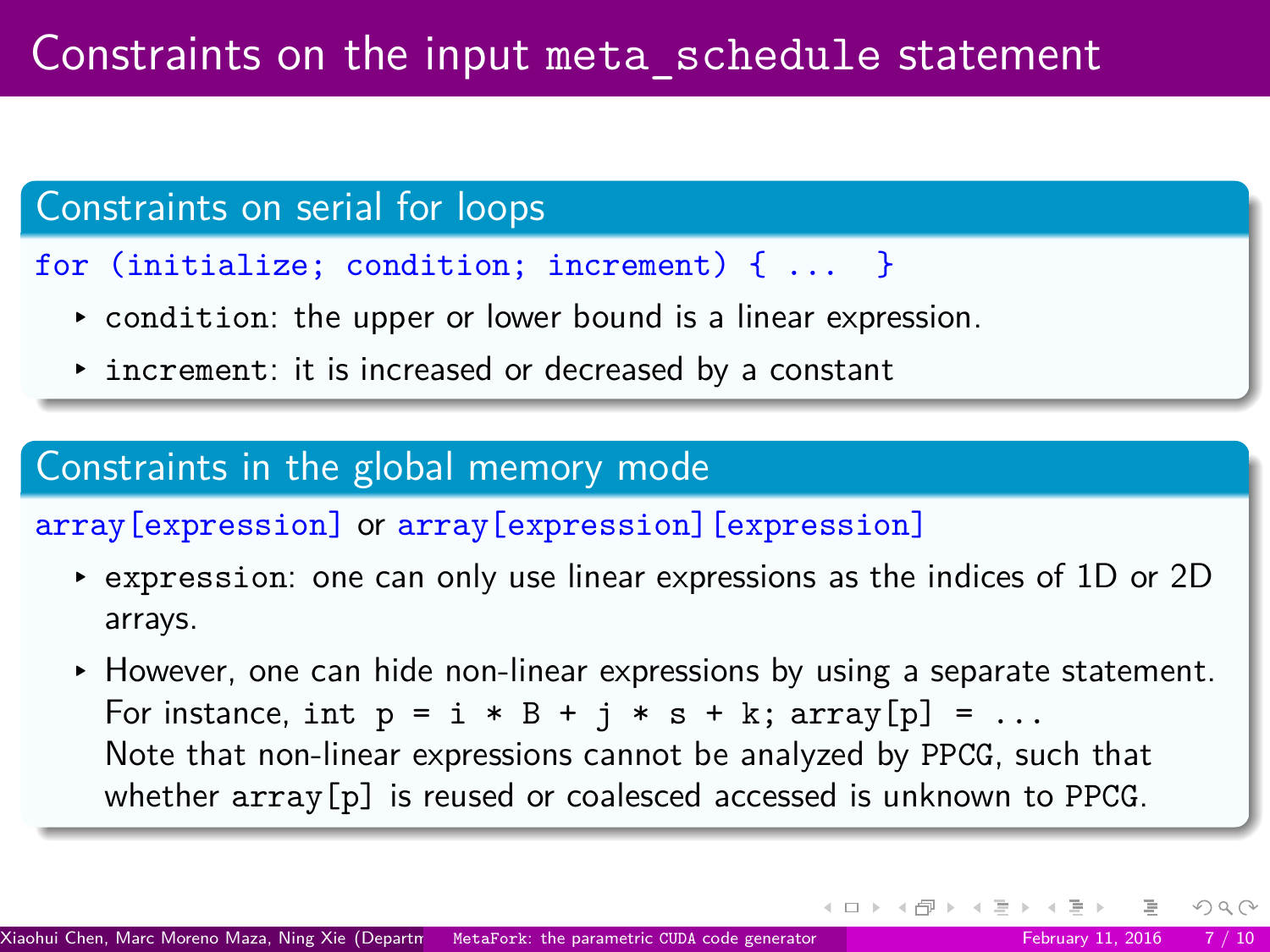# Constraints in the shared memory mode  $(1/2)$

### array[expression] or array[expression][expression]

- ▸ expression: due to the lack of analysis of non-linear expressions, we make the following assumptions.
	- ▸ If expression is a linear expression, all its variables must refer to the variable counters in the serial for loops of the current loop nest. In this case, we rely on PPCG to analyze the access patterns of the corresponding array.
	- ▸ If expression contains one and only one non-linear term, that is, one variable multiplying by another, say  $i * B$ , then one variable must refer to the current block id and the other must refer to corresponding block size.

One shall hide this non-linear expression by using a separate statement, while this statement shall add a third variable referring to the thread id. For instance, int  $p = i * B + j$ ;  $array[p] = ...$ Moreover, adding a constant to the above format of the index of  $array[]$  is supported, say  $array[p] = array[p+1]$ .

- ▸ For a 2D array, the first (resp. second) expression refers to the first (resp. second) dimension of grid and blocks, defined by the first (resp. second) outer and inner meta\_for loops, respectively.
- ▸ No other forms of non-linear expressions are accepted in expression.

 $OQ$ 

イロト イ部 トイミト イミト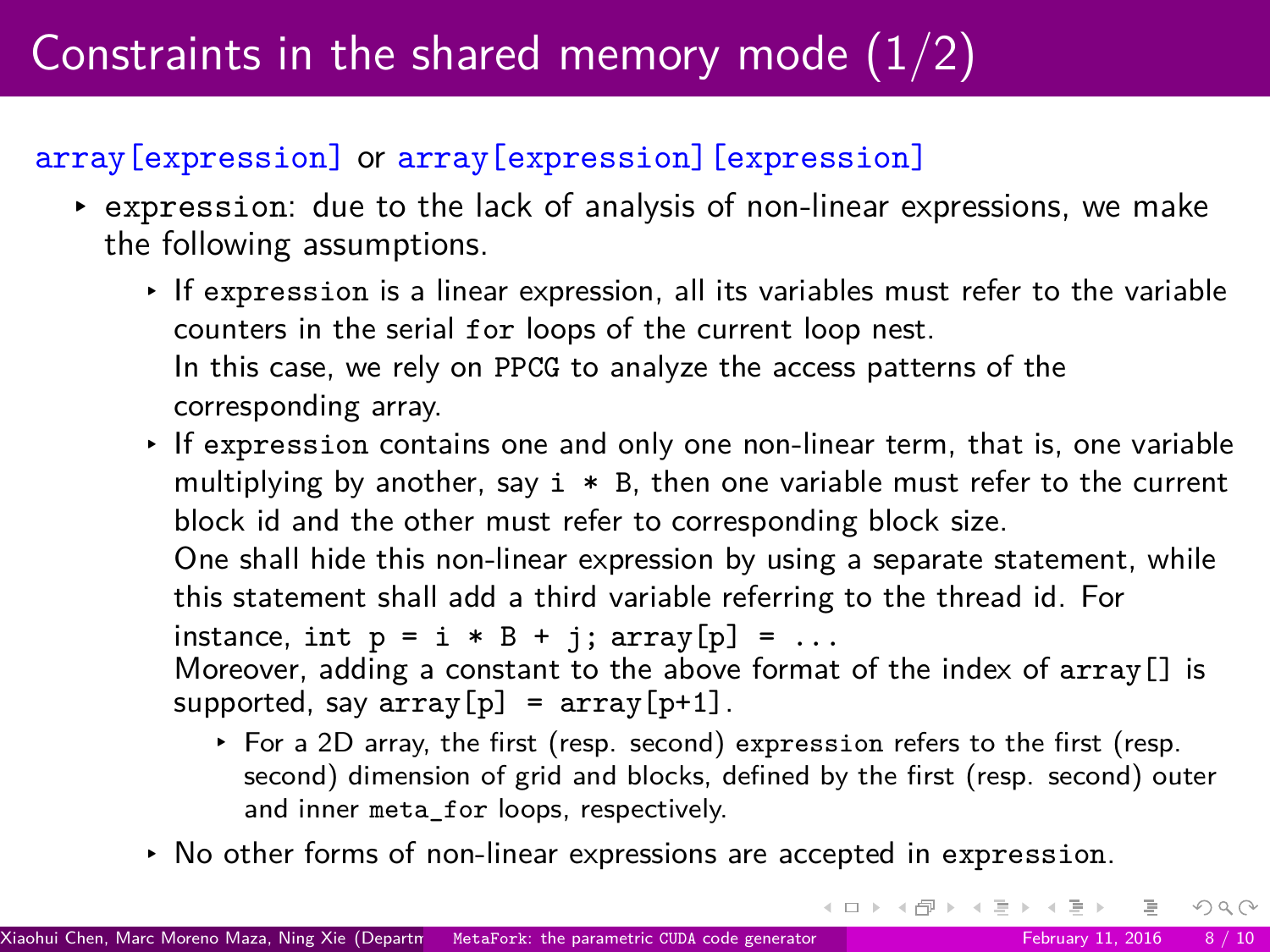In the shared memory mode, not all arrays occurring in the source MetaFork code will necessarily have shared memory counterparts in the generated CUDA code. In fact, in the addition to the syntax constraints described before, one of the following conditions must also hold:

- $\cdot$  If array [] (resp. array [][]) is written more than once and threads access it in a coalesced fashion, then a shared memory counterpart of array[] (resp.  $array[]$ ) will be generated.
- ▸ If array[] (resp. array[][]) is read and threads access it in a coalesced fashion, then a shared memory counterpart of array [] (resp. array [] []) will be generated.

When none of those conditions is satisfied, them shared memory counterpart of  $array[]$  (resp.  $array[]$ ) is not generated.